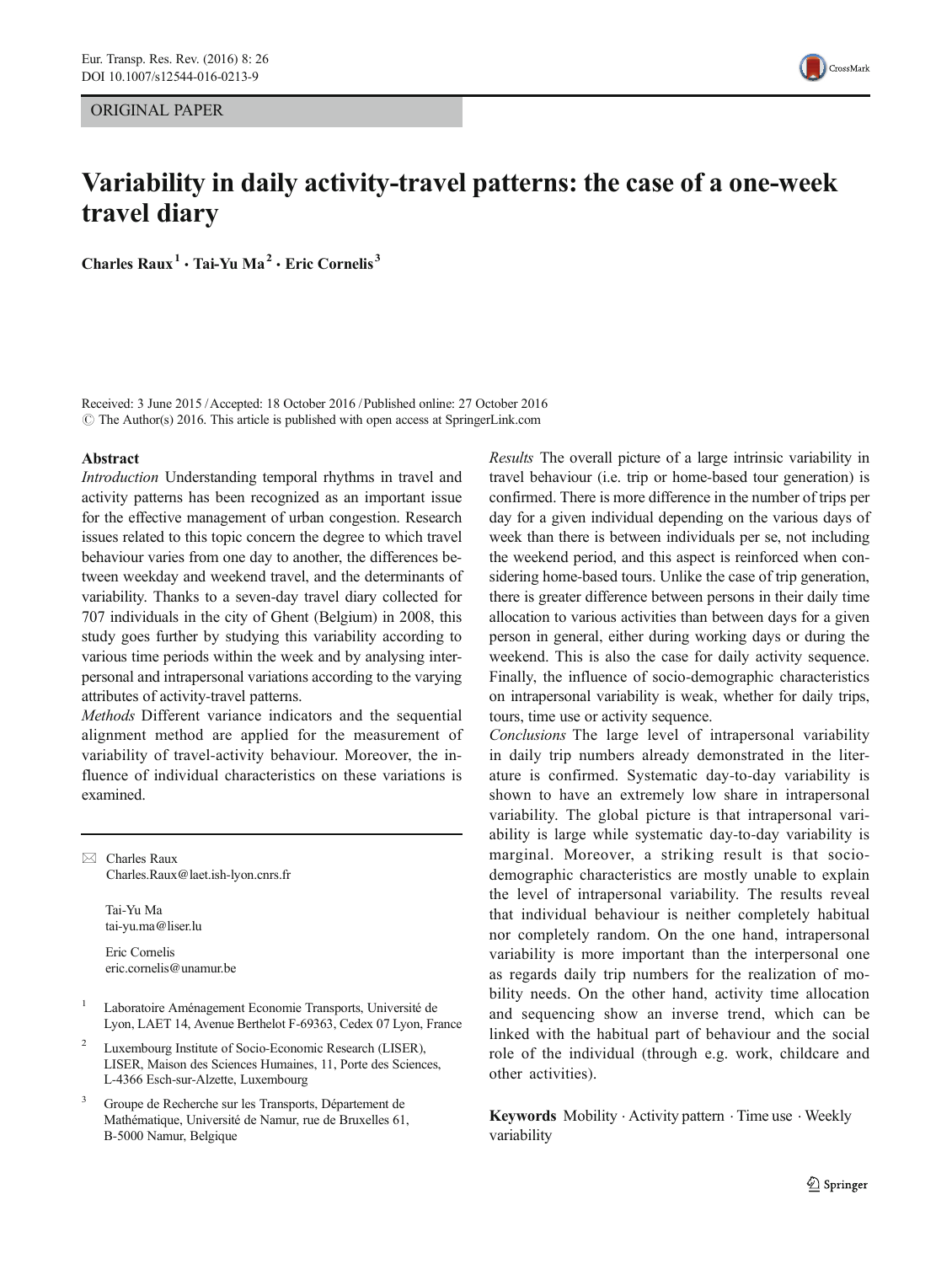#### 1 Introduction

Understanding day-to-day travel demand variability has been recognized as an essential element for urban congestion management. It provides useful information for effectively handling travel demand and responding to the day-to-day variations in travel demand. Empirical studies have shown that travel demand forecasting based on one-day travel behaviour surveys may be biased due to day-to-day variations in trip generation [\[1,](#page-13-0) [2\]](#page-13-0). Moreover, one-day travel surveys cannot obtain an unbiased trip generation rate for different types of activities such as shopping or socio-recreation, which are not realized on a daily basis [[3\]](#page-13-0). The research efforts for understanding day-to-day variations in travel behaviour better, such as intrapersonal variation, has produced substantial results since the 1980s. Past studies have shown that there is significant day-to-day variability in travel/activity behaviour  $[4–14]$  $[4–14]$  $[4–14]$ . The research issues related to this topic concern the degree to which travel behaviour varies from one day to another, the difference between weekday and weekend, the determinants of the variability, the source (between individuals or within individuals) of variability, etc.

Hanson and Huff [\[5](#page-13-0)–[7](#page-13-0)] utilized the 35 consecutive days travel survey data (Uppsala data) to study the day-to-day variability in travel patterns. They found that employed men and nonworking women exhibited repetitive travel-activity patterns. They further analysed between-individual and withinindividual variability in travel behaviour over a five-week period and found a significant systematic intrapersonal variability. They also concluded that 7-day travel survey data is a good sampling for individuals' long-term travel-activity patterns. Pas and Koppelman [\[4](#page-13-0)] applied the Uppsala data to analyse the determinants of day-to-day variability of travel behaviour. They argued that an individual's travel-activity pattern variability is influenced by the variation in their activity needs and by their resources and time constraints. The authors utilized a 5-day travel diary survey data to conduct an empirical analysis of the effect of socio-demographic characteristics on intrapersonal variability in the trip generation rate. They found a large intrapersonal variability in trip generation rates for which there were significant differences between different socio-demographic homogenous groups. Pas and Sundar [[2](#page-13-0)] analysed the day-to-day variability of urban travel behaviour based on 3-day travel survey data. They concluded that there is considerable day-to-day variability in individuals' trip chaining, daily travel time and trip generation rate. Pendyala [\[3\]](#page-13-0) utilized GPS devices to study travellers' day-to-day variability over a six-day period. The author applied the measurements developed by Pas and Sundar [\[2](#page-13-0)] and Pas and Koppelman [[4](#page-13-0)] to quantify the variability of individual travel/activity behaviour. The author found that the degree of intrapersonal variability is influenced by the duration for which travel information is collected. The longer the surveyed period, the greater the level of intrapersonal variability.

Apart from these earlier studies, the Mobidrive six-week travel diary dataset [\[15](#page-13-0)] provides a rich source for several studies [\[9](#page-13-0)–[11](#page-13-0), [13](#page-13-0)]. Schlich and Axhausen [[16](#page-13-0)] utilized the Mobidrive data to study variability in day-to-day travel behaviour. They found that travel behaviour is more stable on weekdays than weekends. They argue that two weeks is a minimum duration in which to measure travel behaviour variability. Schlich et al. [\[10\]](#page-13-0) studied the temporal and spatial variability of leisure activity. Ettema and van der Lippe [[17](#page-13-0)] utilized the one-week time use survey data in the Netherlands to investigate the influence of role expectations, work status and time pressure on task allocation patterns. The authors proposed a weekly time allocation measure to quantify the rhythms in time allocation in the household. It concluded that the day-to-day variability of travel/activity patterns resulted from the household task allocation process and long-term planning in the household. The authors further suggested household task allocation mechanisms need to be studied to better understand day-to-day travel behaviour variability. Moreover, the authors found spatial factors play a less important role in household task allocation, compared to personal and household characteristics. This conclusion is consistent with the work of Raux et al. [\[18](#page-13-0)].

Besides these interesting research results, recent studies in day-to-day variability of travel-activity behaviour found particular interest in spatial and time-geography perspectives. For example, Neutens et al. [[14\]](#page-13-0) measured interpersonal and intrapersonal variability in day-specific accessibility, defined as the number of days per week that an individual is "able to visit a government office for at least 20 minutes^. The authors found that individual variability of accessibility is mainly attributed to intrapersonal (differences in accessibility per day of the same individual) rather than interpersonal variability (difference in accessibility between individuals). Kang and Scott [[19](#page-13-0)] utilized the Toronto Travel-Activity Panel Survey (TTAPS) [\[20\]](#page-13-0) to investigate the variation of time allocation in activity over different days of the week. The structural equation model is applied to determine the relationships between activity time allocations and an individual's/household's attributes, work/school constraints, and time allocation of other activities and building environment attributes. The authors found higher car availability contributes to higher time allocation to joint and out-of-home activities of household members. The interpersonal variability of time allocation on weekends is higher than intrapersonal variability. Buliung et al. [\[12\]](#page-13-0) used the first wave of the TTAPS data set to study spatial variability/repetition in an individual's visited activity destinations over a week. The authors proposed a spatial repetition index that measures the ratio of repetitive activity location choices, to measure the spatial repetition of an activity choice over a period of time. It was found that Sunday has the highest spatial variation in activity destination choices, and Monday and Tuesday have higher spatial variability than Saturday. Stopher and Zhang [[21](#page-13-0)] investigated the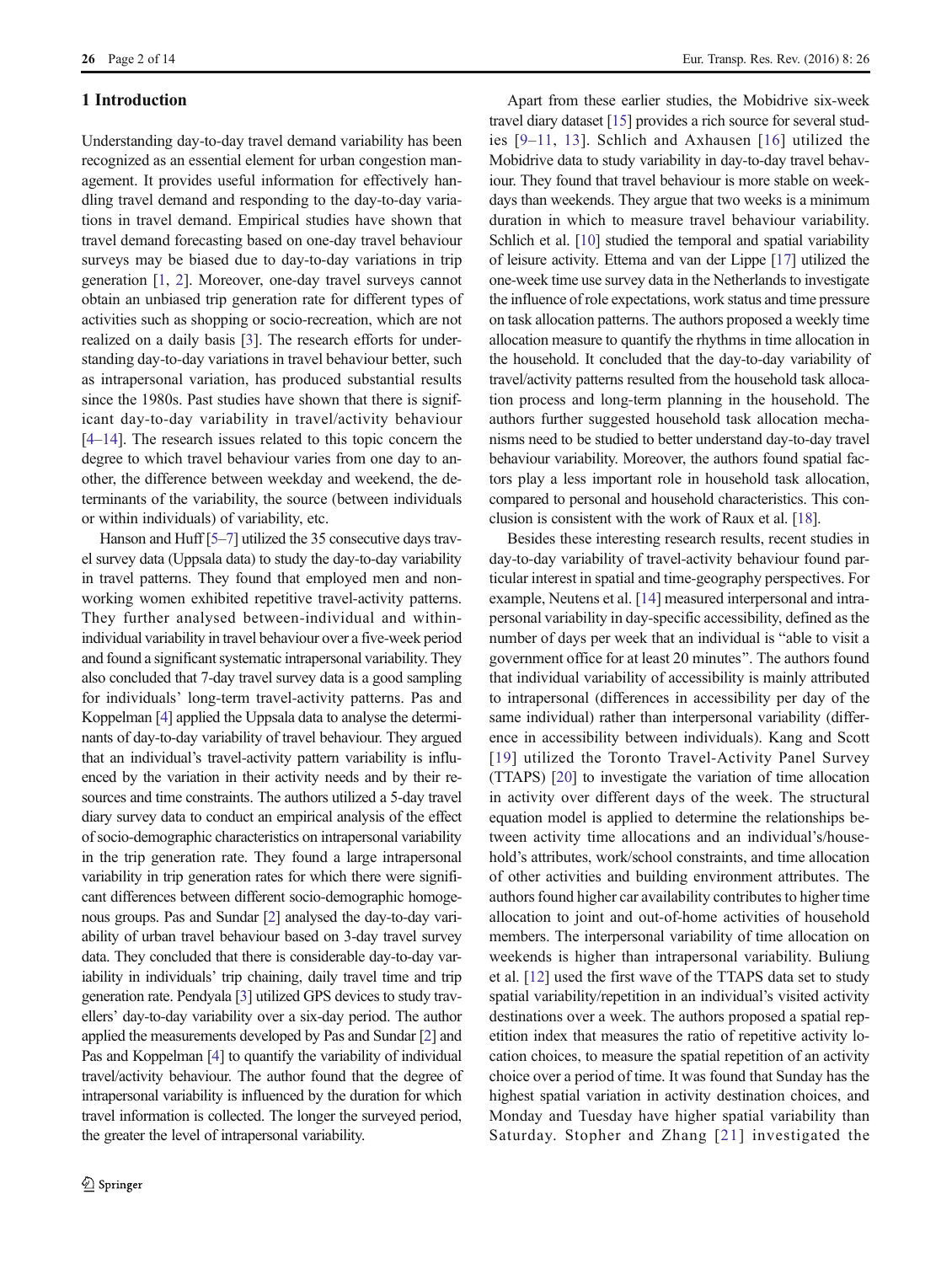repetitiveness of daily travel behaviour based on two Australian panels with recorded GPS data. The authors measured the repetition of different tour types, classified by its tour characteristics, i.e. tour travel time, tour distance, total activity time of tour and total tour duration. They found there is little day-to-day repetition at the level of tour.

Beyond aggregated indicators such as trips, tours or timebudget allocation, the sequence of activities performed in the course of one day is suitable for reflecting the space-time organisation of activities. One critical issue is related to the similarity measures for the daily travel-activity patterns. Wilson [[22\]](#page-13-0) first introduced a Sequential Alignment Method (SAM) for activity pattern analysis. The method originated in molecular biology and aims to identify segments of similarity between sequences of DNA or protein. The SAM has recently gained popularity in comparing the similarity between activity patterns [[23](#page-13-0)–[28](#page-13-0)]. Note that beyond the perspective of a dayto-day variability study, the search for repetitive activity-travel behaviour, through attributes of activities and/or trips, is indeed another research issue [[7\]](#page-13-0), which is beyond the scope of this study.

As multiday data sets are rare and costly (even if originating in the 1970s, as referred to in the literature), this paper takes the opportunity of a newly available data set, a 7-day travel diary in the city of Ghent (Belgium), to explore again the issue of day-to-day activity-travel behaviour. We are particularly interested in exploring day-to-day variability in travel/activity behaviour in terms of daily trips, tours, time use and activity sequence. Our analysis goes further in that it studies the variability over various time periods within the week and investigates its socio-demographic and spatial determinants on these travel/activity behaviour indicators. Moreover, we investigate to what extent systematic day-today variability influences intrapersonal variability.

The questions which guide the analysis are the following:

- What are the relative levels of interpersonal and intrapersonal variability, according to various attributes of activity-travel patterns?
- Which are the days that are most similar during the week from the point of view of activity-travel behaviour?
- & Do individual characteristics influence the variability (or stability) observed and to what extent?

The organization of the paper is as follows. Section 2 introduces the 7-day mobility survey data and presents its descriptive statistics. The overall methodology for measuring variability is presented in Section 3. This method is applied to travel indicators (trips and home-based tours), time use over various activities, and daily activity sequence. Section 5 analyses the influence of individual socio-demographic attributes on these variations. Finally, the empirical results are discussed and some conclusions are drawn.

#### 2 The data

The data for the analysis is based on a 7-day mobility survey, conducted in the city of Ghent in 2008 [[29](#page-13-0)]. The objective of the survey was to understand how individuals organize their daily activities and to investigate temporal variations in individual travel-activity patterns. As a 7-day mobility survey is a much more burdensome task compared to a traditional oneday mobility survey, the survey protocol has been carefully designed in order to make it successful. Given the available time and budget constraints, only individuals were surveyed instead of all members of the household.

The surveyed individuals were randomly drawn from the population in the city of Ghent based on the stratification of household size, gender, and age of the head of the household (12 to 75). The survey methodology is based on a paper and web survey followed by phone support. Although this survey cannot collect the activity patterns of all members in the household, it still allows investigation of an individual's daily activity patterns and the determinants of the individual's socio-demographic characteristics. A total of 717 individual 7-day mobility diaries were collected on the basis of 4000 persons contacted at home. The global response rate was around 18 %. The number of respondents is representative for the population of Ghent (251,133 inhabitants in 2008) at 95 % confidence level. The reader is referred to Castaigne et al. [\[29\]](#page-13-0) for a more detailed description of the survey and descriptive statics of the sample.

The respondents were asked to report their daily trip chaining information, including trip purpose, departure and arrival times at destination, transport modes, as well as socio-economic attributes (gender, age, household income, occupation etc.) and mobility practice (car ownership, season ticket subscription etc.). Twelve trip purposes are distinguished and re-grouped into six categories for our analysis, encoded as 1 home, 2 work or school, 3 shopping (daily and long-term shopping), 4 personal business (bank, doctor etc.), 5 social or recreation (eating, visiting family or friends, walking, riding, leisure, sport, culture, etc.), 6 others (other activities including dropping off/picking up someone else).

The descriptive statistics of the sample are shown in Table [1.](#page-3-0) It shows that most of the respondents (74.9 %) are the head of the household or their spouse. The average age is 40.1 years. Most respondents live as a couple (79.0 %) with on average 3 people in the household and 1.5 cars. The average employment rate (both full-time and part-time) is 56.3 %. As regards daily trip frequency, the average number of trips per person per day is 3.9, and the average number of trips is higher on weekends (4.2 trips) than on weekdays (3.8 trips).

We further investigate the number of trips per purpose ac-cording to the day of week (Table [2](#page-4-0)). It is found that "home" has the highest frequency (1.45 trips a day on average). The other higher trip frequencies are related to "work" (0.4 trips a day), "drop off / pick up" (0.3 trips a day), "daily shopping"  $(0.38 \text{ trips a day})$ , "visiting family or friends"  $(0.26 \text{ trips})$  and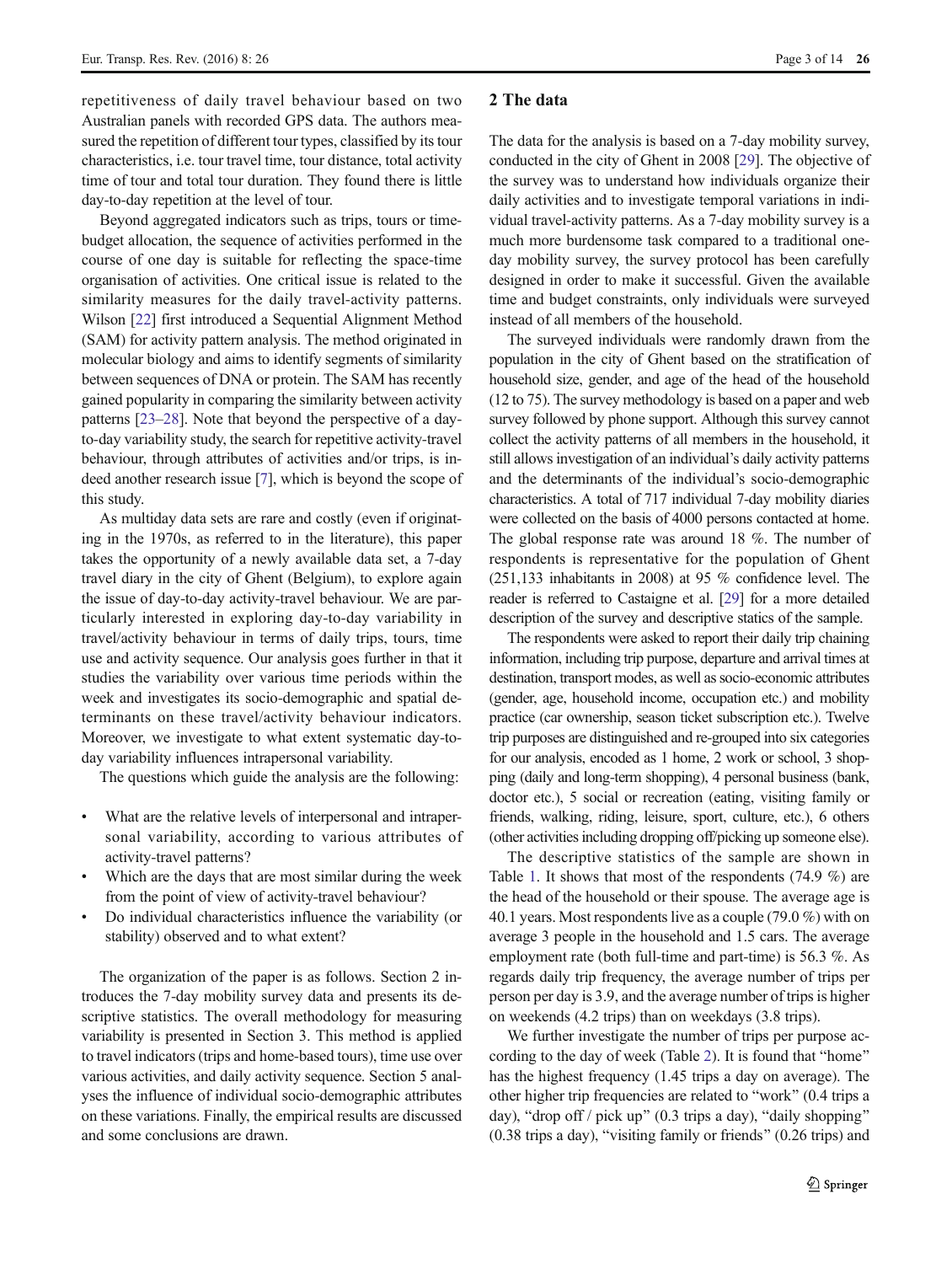#### <span id="page-3-0"></span>Table 1 Summary statistics of individuals' socio-demographic characteristics and number of trips per person per day

| Variable                                             | Definition                                                                                                                       | Mean or<br>percentage |
|------------------------------------------------------|----------------------------------------------------------------------------------------------------------------------------------|-----------------------|
| Socio-demographic                                    |                                                                                                                                  |                       |
| Male                                                 |                                                                                                                                  | 50.3%                 |
| Head or spouse                                       |                                                                                                                                  | 74.9%                 |
| Age                                                  |                                                                                                                                  | 40.1                  |
| Holder of a public transport season ticket           |                                                                                                                                  | 57.8%                 |
| Living together as a couple                          |                                                                                                                                  | 79.0%                 |
| Parking available at work place                      |                                                                                                                                  | 62.4%                 |
| Presence of children under 12 years in the household |                                                                                                                                  | 26%                   |
| Number of persons in the household                   |                                                                                                                                  | 3.0                   |
| Number of cars in the household                      |                                                                                                                                  | 1.5                   |
| Full time job                                        |                                                                                                                                  | 43.5 %                |
| Part time job                                        |                                                                                                                                  | 12.8 $%$              |
| Driving license                                      | The individual holds a driving license                                                                                           | 80%                   |
| Student                                              | The socio-professional status of the individual is student, schoolboy-girl                                                       | 16%                   |
| Housewife                                            | The socio-professional status of the individual is housewife/husband,<br>unemployed, disabled                                    | $13\%$                |
| Pensioner                                            | The socio-professional status of the individual is pensioner                                                                     | $15\%$                |
| Worker                                               | The socio-professional status of the individual is worker                                                                        | 56 %                  |
| Role in the household and structure                  |                                                                                                                                  |                       |
| Child                                                | The role of the individual is child                                                                                              | 29 %                  |
| Single with child                                    | The individual lives alone with the presence of children under 12                                                                | $1\%$                 |
| Single no child                                      | The individual lives alone without any child under 12                                                                            | $15\%$                |
| Couple with child no worker                          | The individual lives as a couple with the presence of children under 12 and<br>with no worker in the household                   | $0.1 \%$              |
| Couple with child one worker                         | The individual lives as a couple with the presence of children under 12 and<br>with one worker in the household                  | 2%                    |
| Couple with child two worker                         | The individual lives as a couple with the presence of children of age<br>under 12 and with two workers and more in the household | 18%                   |
| Couple no child no worker                            | The individual lives as a couple without any child under 12 and with no<br>worker in the household                               | $13\%$                |
| Couple no child one worker                           | The individual lives as a couple without any child under 12 and with one<br>worker in the household                              | $6\%$                 |
| Couple no child two worker                           | The individual lives as a couple without any child under 12 and with two<br>workers and more in the household                    | 16%                   |
| Other Summary statistics                             |                                                                                                                                  |                       |
| Density                                              | Population density of statistical zone of residence (persons/ $km2$ )                                                            | 4376                  |
| Average number of trips per day (over 7 days)        |                                                                                                                                  | 3.9                   |
| Average number of trips on a weekday                 |                                                                                                                                  | 3.8                   |
| Average number of trips on a weekend day             |                                                                                                                                  | 4.2                   |
| Number of individuals in the sample                  |                                                                                                                                  | 717                   |
| Population of the city of Ghent in 2008              |                                                                                                                                  | 251,133               |

"leisure, sport, culture etc." (0.24 trips). When comparing trip purposes between weekdays and weekends, we found Friday and Saturday have the higher daily shopping activity. Saturday also scores higher for "having a meal" trips, "longterm shopping", "visiting family or friends", and "leisure, sport, culture, etc." activities. Overall, the results indicate a day-to-day activity pattern which manifests a weekly rhythm for satisfying the needs and desires for different activities.

## 3 Methodology for measuring variability

Day-to-day variability in travel-activity patterns is a complex issue with multiple dimensions. Instead of using a multidimensional similarity measurement of individuals' travelactivity patterns [\[24](#page-13-0)], this study adopts a cautious approach by considering separately various indicators for analysing the day-to-day variability of travel/activity behaviour. Such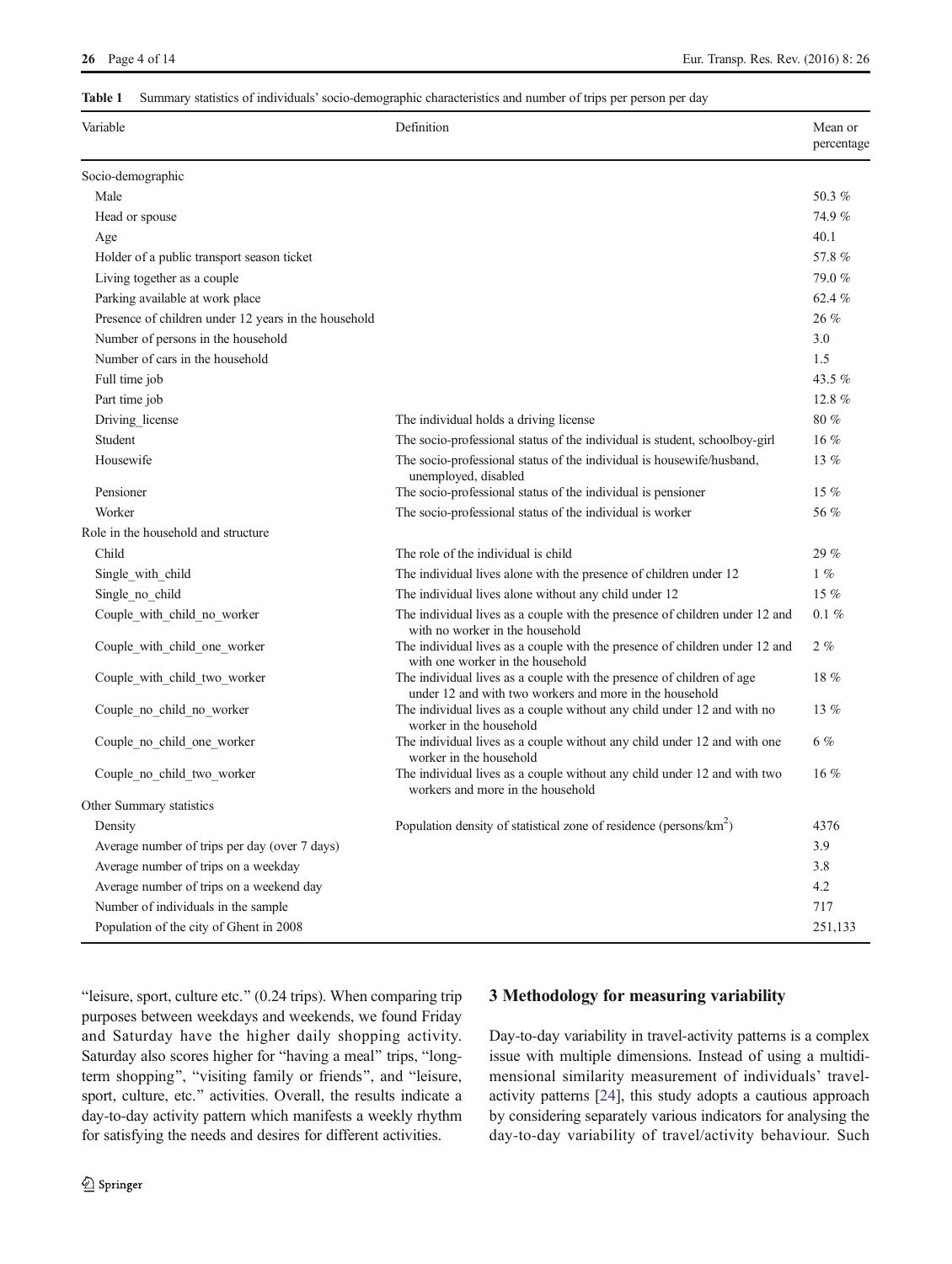<span id="page-4-0"></span>Table 2 Average number of trips per purpose according to the day

| Activity purpose             | Monday | Tuesday | Wednesday | Thursday | Friday | Saturday | Sunday | Mean |
|------------------------------|--------|---------|-----------|----------|--------|----------|--------|------|
| Home                         | 1.46   | 1.4     | 1.59      | 1.54     | 1.51   | 1.45     | 1.18   | 1.45 |
| Work                         | 0.51   | 0.52    | 0.54      | 0.57     | 0.51   | 0.10     | 0.04   | 0.40 |
| School                       | 0.15   | 0.17    | 0.17      | 0.17     | 0.16   | 0.01     | 0.01   | 0.12 |
| Having a meal                | 0.08   | 0.07    | 0.07      | 0.1      | 0.1    | 0.12     | 0.09   | 0.09 |
| Daily shopping               | 0.35   | 0.34    | 0.41      | 0.35     | 0.46   | 0.53     | 0.22   | 0.38 |
| Long-term shopping           | 0.13   | 0.08    | 0.13      | 0.1      | 0.14   | 0.25     | 0.05   | 0.13 |
| Personal business            | 0.19   | 0.14    | 0.18      | 0.18     | 0.17   | 0.09     | 0.05   | 0.14 |
| Visiting family or friends   | 0.21   | 0.19    | 0.22      | 0.2      | 0.23   | 0.38     | 0.38   | 0.26 |
| Walking, riding, etc.        | 0.12   | 0.1     | 0.1       | 0.08     | 0.09   | 0.18     | 0.26   | 0.13 |
| Leisure, sport, culture etc. | 0.15   | 0.18    | 0.2       | 0.2      | 0.22   | 0.37     | 0.33   | 0.24 |
| Drop off / pick up           | 0.33   | 0.33    | 0.38      | 0.34     | 0.34   | 0.22     | 0.14   | 0.30 |
| Other                        | 0.18   | 0.18    | 0.18      | 0.24     | 0.21   | 0.22     | 0.15   | 0.19 |

analyses allow us to investigate the variability in simpler and more meaningful travel/activity participation indicators and to provide useful information for the stakeholders. The indicators of interest, which are computed at the individual level, are: (1) the number of trips and home-based tours per day; (2) time allocation to various activities per day (i.e. daily timebudget per activity), and (3) activity sequence each day.

Variability in day-to-day behaviour can be attributed either to interpersonal differences or to intrapersonal differences. Basic theoretical results regarding the splitting up of variance may be applied, along with the ideas of Pas [[25](#page-13-0)], who originally developed these measures for analysing day-to-day variability in individuals' travel behaviour.

Consider an indicator of daily activity-travel behaviour,  $n_{ii}$ (e.g. the number of trips made by an individual  $i$  on day  $j$ ), then the total variability (total sum of square, TSS) for a set of individuals over a period of time can be defined as

$$
TSS = \sum_{i=1}^{I} \sum_{j=1}^{J} \left( n_{ij} - \overline{n}_i \right) \tag{1}
$$

where  $I$  is the number of people in the sample, and  $J$  is the number of days in the observation period.  $\overline{n_i}$  is the mean daily travel/activity indicator for individual  $i$  over period  $J$  (for in-

stance the seven days),  $\overline{n}_i = \frac{1}{J} \sum_{i=1}^{J}$  $\sum_{j=1}$  $n_{ij}$ . It follows that

$$
TSS = \sum_{i=1}^{I} \sum_{j=1}^{J} (n_{ij} - \overline{n})^2 = \sum_{i=1}^{I} \sum_{j=1}^{J} (n_{ij} - \overline{n}_i)^2 + \sum_{i=1}^{I} \sum_{j=1}^{J} (\overline{n}_i - \overline{n})^2
$$
  
= WPSS + BPSS (2)

with  $\overline{n}$  being the mean daily travel/activity indicator for all individuals and the period  $J$  (e.g. the average daily number of trips for the whole week across the whole sample),

$$
\overline{n} = \frac{1}{IJ} \sum_{i=1}^{I} \sum_{j=1}^{J} n_{ij}
$$
 (3)

The first term on the right-hand side of (2) is related to within-person sum of squares (WPSS) representing *intraper*sonal variability. The second term is related to betweenperson sum of squares (BPSS), representing interpersonal variability (e.g. the variability in the weekly average number of trips across individuals).

When it comes to socio-economic analysis or modelling, the interpersonal variability BPSS is generally explained by between-person differences of socio-demographic or placebased attributes.

The intrapersonal variability WPSS can be further split up into a systematic day-to-day variability (between-day sum of squares BDSS) and a residual variability (within-day sum of squares WDSS) as

$$
WPSS = \sum_{i=1}^{I} \sum_{j=1}^{J} \left( n_{ij} - \overline{n}_i \right)^2
$$
  
= 
$$
\sum_{i=1}^{I} \sum_{j=1}^{J} \left[ \left( n_{ij} + \left( \overline{n}_j - \overline{n} \right) - \overline{n}_i \right) - \left( \overline{n}_j - \overline{n} \right) \right]^2
$$
  
= WDSS + BDSS (4)

where  $\overline{n}_j = \frac{1}{I} \sum_{i=1}^{I}$  $\sum_{i=1}$  $n_{ij}$  is the mean daily travel/activity indicator for all individuals on day  $j$  (e.g. the average number of trips on day j across the whole sample).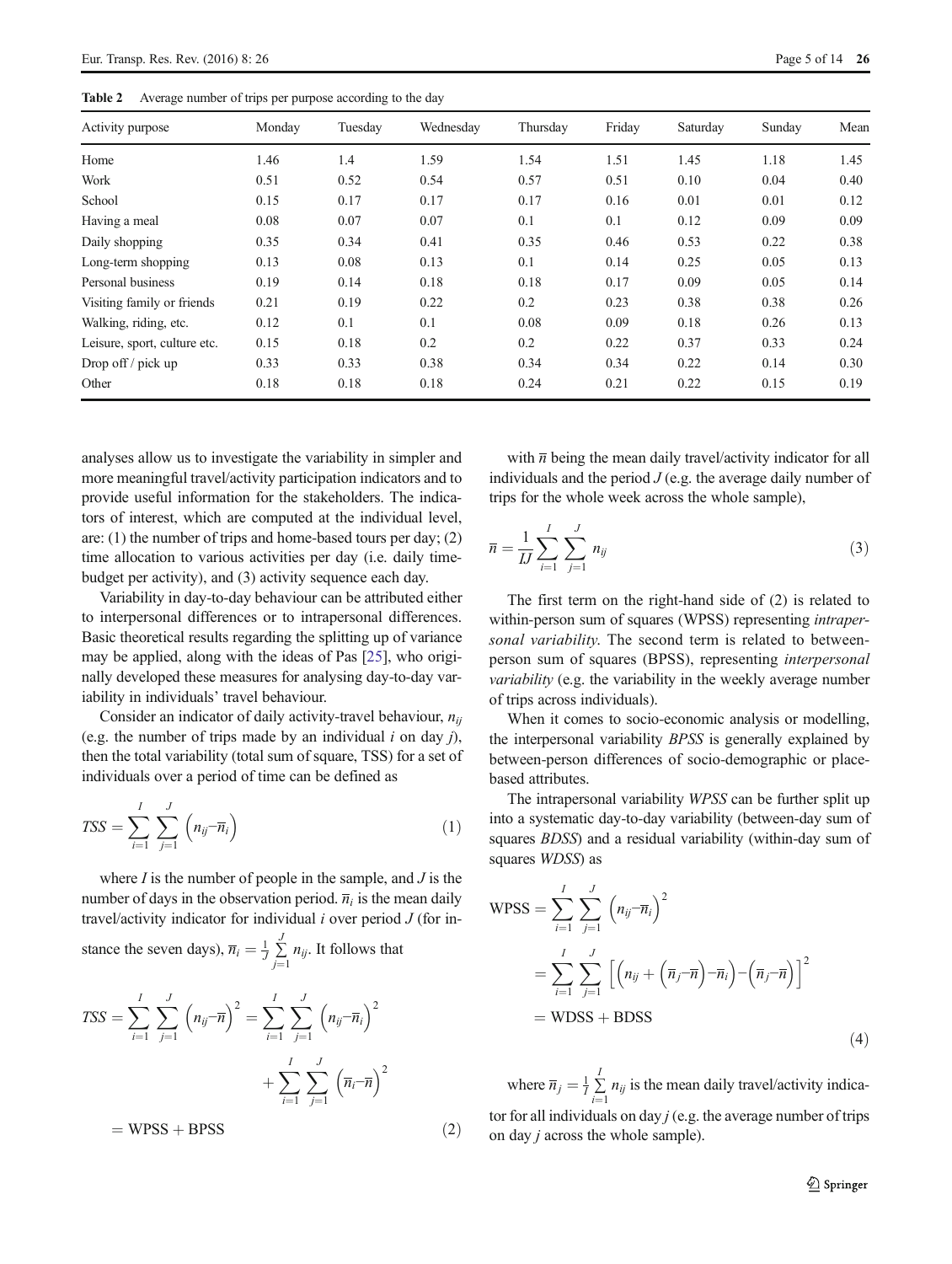$n_{ii} + (\overline{n}_i - \overline{n})$  is the travel/activity indicator for person *i* on day  $j$  adjusted for the systematic effect of day  $j$ , and

$$
WDSS = \sum_{i=1}^{I} \sum_{j=1}^{J} \left( n_{ij} + \left( \overline{n}_j - \overline{n} \right) - \overline{n}_i \right)^2 \tag{5}
$$

$$
BDSS = \sum_{j=1}^{J} I(\overline{n}_j - \overline{n})^2
$$
 (6)

BDSS reflects the systematic influence of days at the level of the overall sample (e.g. Saturday or Sunday when compared to Monday or Wednesday). Since the sample is representative of the overall population, this indicator reflects the overall space-time activity rhythm of the society in question.

Note that all these indicators can be computed over various periods J, e.g. Monday to Friday, or Monday to Friday plus Sunday, or again Saturday + Sunday. These variability measurements are used in our empirical study as described in the next section.

## 4 Variability in various dimensions of activity-travel behaviour in the week

In this section, we apply the variability measurements to the indicators of travel/activity behaviour based on the survey. These indicators are the number of trips and home-based tours per day, individuals' daily activity time use and daily activity sequence.

## 4.1 Variability in the number of trips and home-based tours per day

The 717 people surveyed all perform at least one outside activity during the week (making at least one return trip home) and on average perform 10.3 return trips home over the seven days with a standard deviation of 3.8. Other activities are practiced at various levels during the whole week, e.g. 57 % for work, 26 % for school, 87 % for shopping and 95 % for social recreation. However, the variability in trip numbers is large when compared with that for the number of trips returning home.

Table 3 shows the inter- and intrapersonal variability in the number of trips per day. One finds again the large level of

intrapersonal variability in daily trip numbers observed in the literature, as in Pas [[25](#page-13-0)], with a seven-day data set), and Pas and Sundar ([[2\]](#page-13-0), with a three-day data set). However, one can go further by analysing this variability along various time periods within the week.

First, the total variability in daily trip numbers (TSS, divided by the number of days on which this statistic is computed) is roughly the same, whatever the five periods considered (from Monday-Friday to Saturday-Sunday, i.e. five, six and seven days or only the weekend). This indicates that the number and the type of days for which variability is computed have no incidence on TSS level.

The between person variability (BPSS) is in general less than the within person variability (WPSS) except on weekends: the share of BPSS in total variability TSS is minimum (35.8 %) when considering the whole week (Monday to Sunday); it increases to make up 45 % of total variability when considering Monday to Friday period (working days); and it is maximum (60.6 %) when narrowing the period to the weekend (Saturday and Sunday). It is only over the weekend that the between person variability is above the within person variability.

In other words there is greater difference in the number of trips per day for a given individual within the week than between individuals. This difference is maximal over the whole week (Monday to Sunday) while the opposite is the case when focusing on the two weekend days: then the difference between persons is more important.

A further breakdown of within person variability (WPSS) into between-day (systematic day-to-day) and within-day variability shows that the systematic day-to-day variability (BDSS) has an extremely low share of WPSS (about 5 % for the Monday-Sunday period). The intrapersonal variability in trip numbers can hardly be related to the peculiarities of the days in the week (e.g. alternation of days during the working week or during the weekend). This is once more in line with Pas [\[25\]](#page-13-0) but one can analyse the variations of this share according to the various periods.

First, if one considers the first four lines of the table, which include the working days (Mon-Fri) and Saturday or Sunday, the level of within-day variability (WDSS) remains approximately the same (from about 2.3 to 2.5). However, the share of BDSS changes significantly when Sunday is included (from about 1 % to 5 %), and peaks at 12.5 % when the period is narrowed to

Table 3 Inter- and intrapersonal variability in the number of trips per day

| Period       | <b>TSS</b> | <b>BPSS</b> | <b>WPSS</b> | BPSS/TSS $(\%)$ | <b>BDSS</b> | <b>WDSS</b> | BDSS/WPSS $(\%)$ |
|--------------|------------|-------------|-------------|-----------------|-------------|-------------|------------------|
| Mon-Fri      | 4.16       | 1.88        | 2.29        | 45.1 $%$        | 0.03        | 2.26        | $1.2\%$          |
| Mon-Sat      | 4.23       | 1.72        | 2.52        | 40.6 $%$        | 0.02        | 2.49        | $0.9\%$          |
| Mon-Fri, Sun | 4.15       | 1.58        | 2.57        | 38.0 $%$        | 0.15        | 2.43        | 5.7 $%$          |
| Mon-Sun      | 4.22       | 1.51        | 2.71        | 35.8 $%$        | 0.13        | 2.58        | 4.7 $%$          |
| Sat, Sun     | 4.18       | 2.53        | 1.65        | 60.6 $%$        | 0.21        | 1.44        | 12.5 $%$         |
|              |            |             |             |                 |             |             |                  |

Remark: BPSS, WPSS, BDSS, WDSS and TSS is divided by  $10<sup>3</sup>$  and by the number of days considered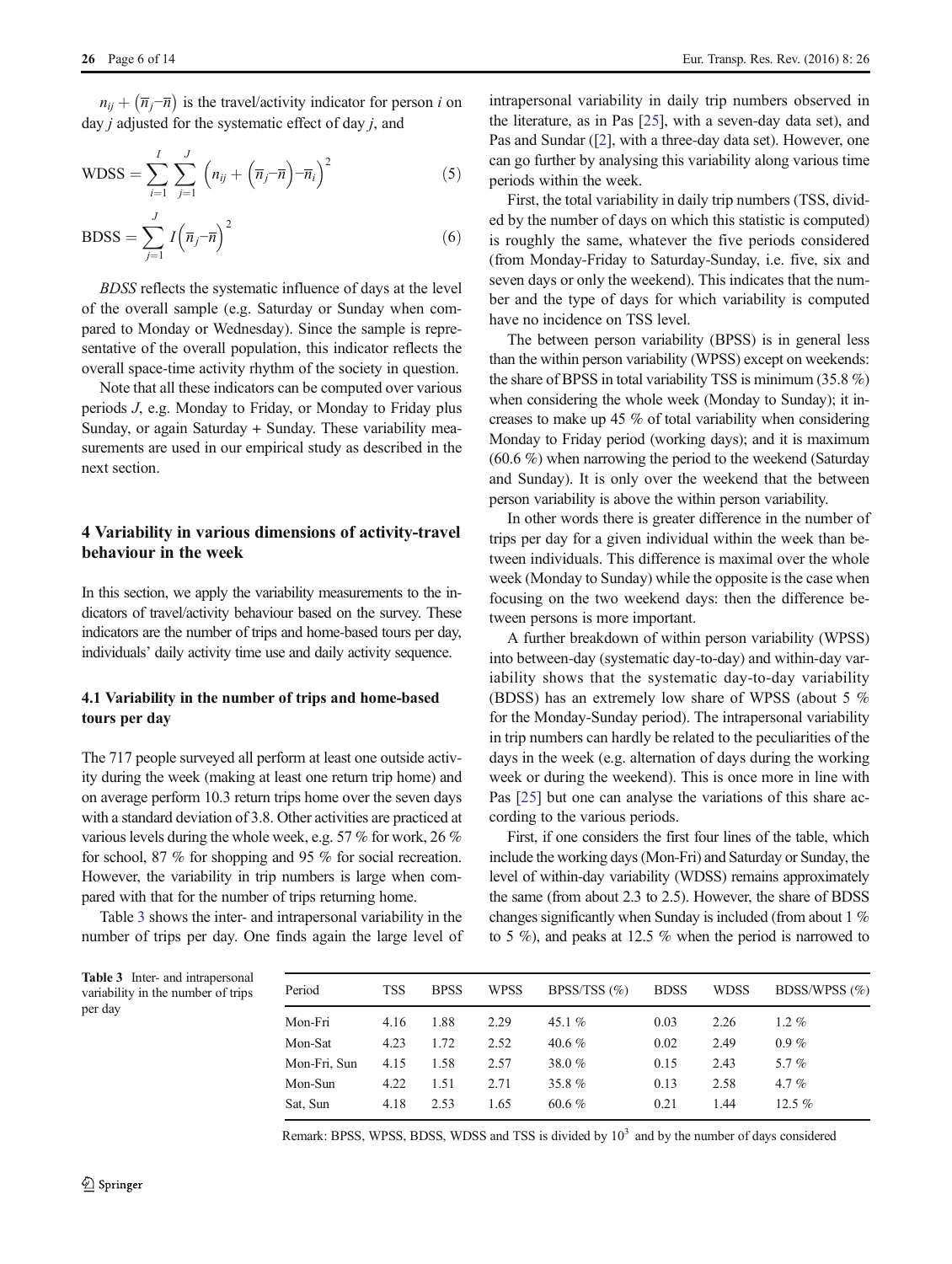Saturday-Sunday (BDSS increases while WDSS decreases sharply). As regards variability in trip numbers, this points to the peculiarity of Sunday which definitely appears as a different day from other days of the week, including not only the traditional working days but also Saturday.

Table 4 shows the inter- and intrapersonal variability in number of home-based tours per day. There are some differences when compared with the variability in the number of trips. First, the total variability in the number of daily home-based tours (TSS) is much higher in the weekend period (1.61) than in the four other periods considered. This is explained by both a higher interpersonal (BPSS) and intrapersonal (WPSS) variability in the weekend when compared to other periods over the week. Second, WPSS is at its highest on the weekend for home-based tours while it is the opposite for trips: though out of home activities are organised differently for a given individual between Saturday and Sunday, it may result in less difference in the number of trips. Third, over the various periods the share of intrapersonal variability (100 %-BPSS/TSS) is larger than for the number of trips: there is overall more variability for a given person in the organisation of tours (sequence of activities while not returning home) than in the resulting number of trips.

As regards the breakdown of within person variability (WPSS) into between-day (systematic day-to-day) and within-day variability, we see that the systematic day-to-day variability (BDSS) has an even lower share of WPSS when compared to the number of trips.

To sum up, when compared to the number of trips, the analysis of the various variability indicators in the number of home-based tours confirms the specific behaviour on the weekend and shows an even larger share of intrapersonal variability. The latter is not explained at all by the systematic dayto-day variability.

#### 4.2 Variability in individuals' daily time use

The daily travel/activity indicator under study here is an aggregated indicator of the duration of various activities a on day j for individual i  $d_{ija}$ . Only out-of-home activities are distinguished since in-home activities are not available in detail. As mentioned in section 2, twelve original trip purposes are regrouped into six categories for our analysis: 1 home, 2 work or school, 3 shopping, 4 personal business, 5 social or recreation,

6 others. The objective is to understand the level of day-to-day variability in time uses of activities.

Let  $\overline{d}_{ia}$  refer to the mean daily duration (in minutes) of activity a (e.g. "2. work") for individual i over period  $J$ ,

$$
\overline{d}_{ia} = \frac{1}{J} \sum_{j=1}^{J} d_{ija} \tag{7}
$$

where  $\overline{d}_{ja}$  is the mean duration of activity a for all individuals on day  $j$  (e.g. the average duration of work activity on Monday across the whole sample),

$$
\overline{d}_{ja} = \frac{1}{I} \sum_{i=1}^{I} d_{ija} \tag{8}
$$

and  $\overline{d}_a$  is the mean duration of activity a for all individuals I and period  $J$  (e.g. the average duration of work activity per day over the week and across the whole sample),

$$
\overline{d}_a = \frac{1}{I} \sum_{i=1}^I \overline{d}_{ia} \tag{9}
$$

Hence we can measure the variability of this time use indicator summed across the  $K = 6$  categories of activities by similar indicators as follows:

$$
BPSS = \sum_{i=1}^{I} \sum_{a=1}^{K} J\left(\overline{d}_{ia} - \overline{d}_{a}\right)^{2}
$$
 (10)

$$
WPSS = \sum_{i=1}^{I} \sum_{j=1}^{J} \sum_{a=1}^{K} (d_{ija} - \overline{d}_{ia})^2
$$
 (11)

$$
BDSS = \sum_{j=1}^{J} \sum_{a=1}^{K} I \left( \overline{d}_{ja} - \overline{d}_{a} \right)^{2}
$$
 (12)

Note that these indicators are computed on the basis of daily time allocation to various activities, as in a daily "timebudget" approach. For instance, work activity for an individual on one given day  $(\overline{d}_{iia})$  organised as one period of work with a duration of 7 h or as two periods of work (separated by trips and other non-work activities) with durations of 4 h and 3 h respectively will count as the same duration of 7 h.

Table [5](#page-7-0) shows the various figures of variability for time allocation to the six activities per day. TSS is remarkably

Table 4 Inter and intrapersonal variability in the number of homebased tours per day

| Type of day  | TSS  | <b>BPSS</b> | <b>WPSS</b> | $BPSS/TSS(\%)$ | <b>BDSS</b> | <b>WDSS</b> | $BDSS/WPSS(\%)$ |
|--------------|------|-------------|-------------|----------------|-------------|-------------|-----------------|
| Mon-Fri      | 0.65 | 0.25        | 0.40        | $38.5\%$       | 0.00        | 0.39        | $0.9\%$         |
| Mon-Sat      | 0.67 | 0.23        | 0.44        | $34.3\%$       | 0.00        | 0.44        | $0.7\%$         |
| Mon-Fri. Sun | 0.65 | 0.21        | 0.44        | 32.4%          | 0.01        | 0.43        | $3.0 \%$        |
| Mon-Sun      | 0.68 | 0.21        | 0.47        | $30.4\%$       | 0.01        | 0.46        | $2.4\%$         |
| Sat. Sun     | 1.61 | 0.62        | 0.99        | 38.5%          | 0.01        | 0.98        | $0.9\%$         |
|              |      |             |             |                |             |             |                 |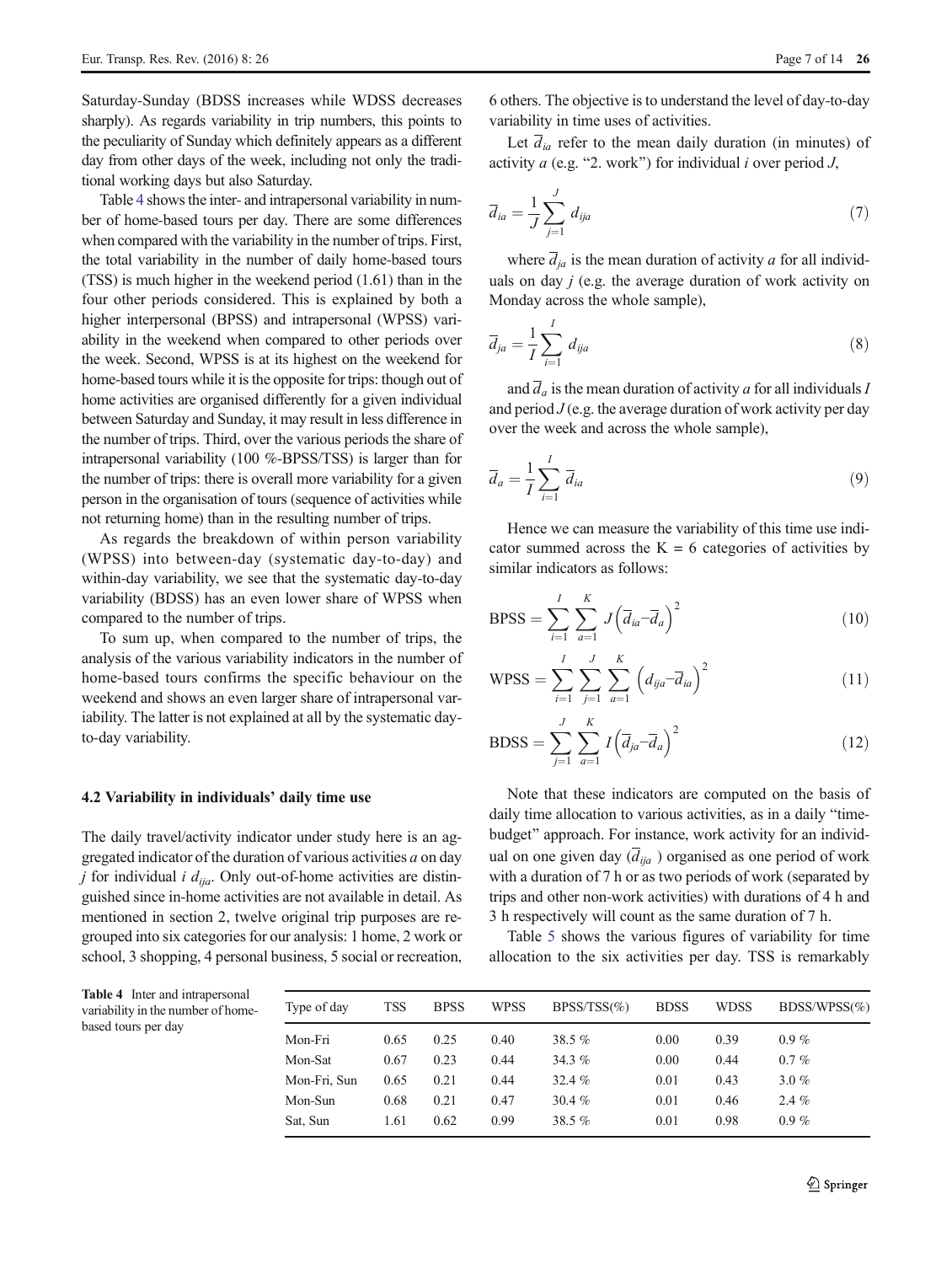<span id="page-7-0"></span>Table 5 Inter- and intrapersonal variability in time allocation to activities per day

| Period       | <b>TSS</b> | <b>BPSS</b> | <b>WPSS</b> | $BPSS/TSS(\%)$ | <b>BDSS</b> | <b>WDSS</b> | $BDSS/WPSS(\%)$ |
|--------------|------------|-------------|-------------|----------------|-------------|-------------|-----------------|
| Mon-Fri      | 0.11       | 0.06        | 0.04        | 58.0%          | 0.00        | 0.04        | $0.6\%$         |
| Mon-Sat      | 0.11       | 0.05        | 0.06        | 44.0 $%$       | 0.01        | 0.05        | 12.0 $%$        |
| Mon-Fri, Sun | 0.11       | 0.05        | 0.06        | 43.3 $%$       | 0.01        | 0.05        | 14.6 $%$        |
| Mon-Sun      | 0.11       | 0.04        | 0.07        | 35.8%          | 0.01        | 0.06        | 17.0 $%$        |
| Sat, Sun     | 0.07       | 0.04        | 0.03        | 59.2%          | 0.00        | 0.03        | 1.4 $%$         |

Remark: BPSS, WPSS, BDSS, WDSS and TSS is divided by  $10<sup>9</sup>$  and by the number of days considered

stable across the various periods of observation, except for a decrease in variability during the Saturday-Sunday period. Within this variability the share of between-person variability (BPSS) is in the majority only when considering either the working days (Monday-Friday, 58 %) or the weekend (Saturday-Sunday, 59 %). In contrast, the share of BPSS is minimal (36 %) when considering the whole week (Monday-Sunday): the intrapersonal variability in time allocation for the whole week takes the lead. In other words, there is greater difference between persons in daily time allocation to various activities than between days for a given person in general, either during the working week or the weekend. However, across the whole week the within person variation is greater, mostly because of the difference in activity participation between the weekend and the other days.

With respect to the breakdown of intrapersonal variability (WPSS), the share of systematic day-to-day variability BDSS is again in the minority (less than 20 %), however, with significant differences when considering various periods in the week. This share is almost null (0.6 %) for working days (Monday-Friday) and about 1 % for the weekend period. This points to the basic (and expected) difference in activity participation between weekends and other days.

This also indicates that within intrapersonal variability, whether for the working days or the weekend period, is not driven by alternation of days but by other kinds of variability.

#### 4.3 Variability in individuals' daily activity sequence

Beyond aggregated trip-based indicators or time-budget allocation, we can address the organisation of activities during the day by means of a person's daily activity sequence, that is to say, the sequence of activities that an individual performs over 24 h. The analysis of its variability allows us to understand to what extent this sequence is different from one day to another. To measure the similarity between two activity sequences, the one-dimensional Sequential Alignment Method (SAM) is used to compute the Levenshtein distance between two sequences of activities by applying a dynamic programming algorithm [\[23](#page-13-0), [24](#page-13-0)]. The method computes the least number of basic operations (deletion, insertion and substitution), necessary to equalize two sequences. The higher the distance between them is, the more different the two sequences are.

For example, consider two activity sequences coded as two strings  $f =$  "acb" and  $g =$  "abcd". The SAM method [\[24](#page-13-0)] measures the equalisation effort (Levenshtein distance) between f and g as minimum basic operations to transform the string from f to g, i.e. 1) "acb"  $\rightarrow$  "abb" (substitution of "c" in f for "b"), 2) "abb"  $\rightarrow$  "abc" (substitution of "b" in f for "c"), 3) "abc"  $\rightarrow$  "abcd" (insertion of "d" in f). Hence the Levenshtein distance between f and g is 3. The SAM uses a comparison table (matrix) to compute the equalization costs. The one-dimensional SAM has been extended to a multidimensional SAM by taking into account the dependencies between different attributes of activity patterns (activity type, location and duration, beginning and ending time, travel mode; see [[24](#page-13-0)]). However, this also makes the calculation of similarity more complex as mentioned by Schlich and Axhausen [[26\]](#page-13-0). The choice of attributes and their scaling, categorizing and weighting still lack theoretical justification. Thus, a one-dimensional alignment method is applied to compare activity type sequences. The reader is referred to Joh et al. [\[23](#page-13-0), [24\]](#page-13-0) for a more detailed description.

Let  $q_{ij}$  be the activity sequence on day j performed by individual *i*. The distance  $s_{ij}$  is defined as the sum of Levenshtein distances for individual  $i$ , between day  $j$  and the other days of the week. We define

$$
s_{ij} = \sum_{k=1}^{J} d\left(q_{ij}, q_{ik}\right) \tag{13}
$$

where  $d(q_{ij}, q_{ik})$  are the Levenshtein distances measured by the one dimensional SAM method [\[24\]](#page-13-0).

Let  $\overline{s_i}$  be the mean Levenshtein distance for individual i from all days  $j$  of period  $J$  to all other days in the same period J, defined as

$$
\bar{s}_i = \frac{1}{J} \sum_{j=1}^{J} s_{ij} = \frac{1}{J} \sum_{j=1}^{J} \sum_{k=1}^{J} d(q_{ij}, q_{ik})
$$
(14)

Similarly, we define  $\bar{s}_i$ , the mean Levenshtein distance across all the individuals of day  $j$  to all other days in period  $J$ , as:

$$
\overline{s}_{j} = \frac{1}{I} \sum_{i=1}^{I} s_{ij} = \frac{1}{I} \sum_{i=1}^{I} \sum_{k=1}^{J} d(q_{ij}, q_{ik})
$$
(15)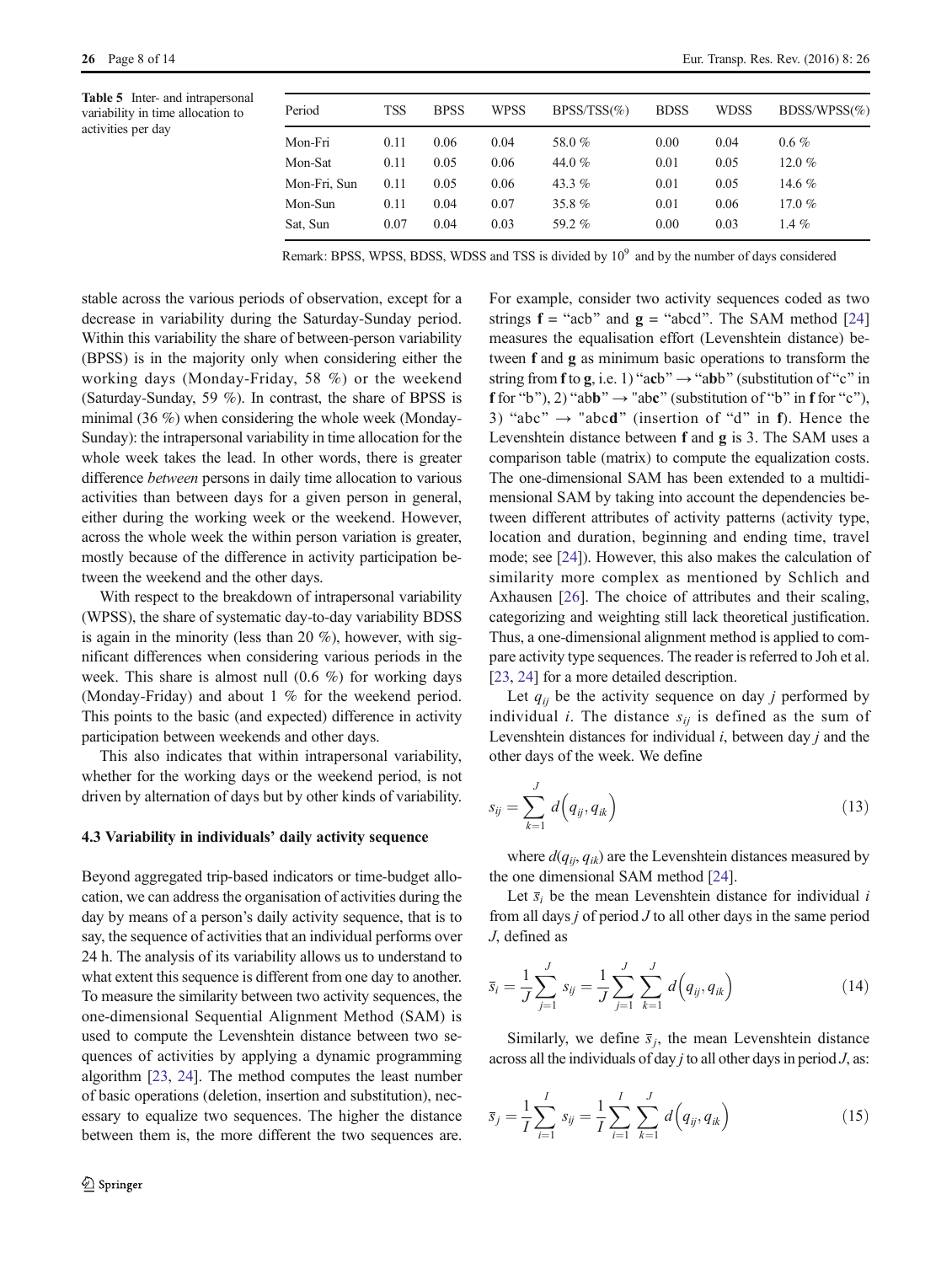and  $\overline{s}$  is the mean Levenshtein distance across all the individuals and all days of period  $J$ ,  $\bar{s} = \frac{1}{I} \sum_{i} \bar{s}_i$ .

Once these Levenshtein distances are computed, the variability can be obtained based on similar variability measures as follows:

$$
BPSS = \sum_{i=1}^{I} J\left(\overline{s}_i - \overline{s}\right)^2 \tag{16}
$$

WPSS = 
$$
\sum_{i=1}^{I} \sum_{j=1}^{J} I(s_{ij} - \overline{s}_i)^2
$$
 (17)

$$
BDSS = \sum_{j=1}^{J} I\left(\overline{s}_j - \overline{s}\right)^2 \tag{18}
$$

Table 6 shows the inter- and intrapersonal variability of Levenshtein distances for various periods in the week. The total variability (TSS) is minimal in the weekend period (Saturday-Sunday), at a significantly lower level than on other days, and maximal when considering the whole week (Monday-Sunday). This indicates a specificity of Saturday and Sunday in activity sequences when compared with the remainder of the week, as well as a significant degree of homogeneity of these two days as to the nature of their activities when compared with working days.

The main difference with previous indicators is the high level of between-person variability, which is always more than intrapersonal variability (with a share of more than 70 %). This share is maximal during the working days period (Monday to Friday). Thus, the heterogeneity of individuals would explain a large part of the variability in the sequencing of activities.

Furthermore, intrapersonal variability (WPSS) is small and within that the systematic day-to-day variability (BDSS) is even smaller (roughly between 1 % and 9 %).

## 5 Does socio-demographic status explain intrapersonal variability?

Since we suspect that socio-demographic status might explain the level of intrapersonal variability, linear regression models are employed to investigate the effects of socio-demographic variables on individual intrapersonal day by day variability, i.e. the number of daily trips, number of home-based tours, time use allocation and daily activity sequence. As shown previously, Saturday and Sunday play a specific role in mobility and activity, so this analysis of variability is performed on the Monday-Friday period. Note that linear regression models are estimated based on a stepwise regression method.

Socio-demographic and lifecycle variables are included as explanatory variables for intrapersonal variability analysis. They include gender, age (in categories), socio-professional status, holding of a driving license, and a combination of variables which describe the role of the individual (head, spouse or child) and the household structure (single or couple; with child under 12 or not; zero, one or two workers). Table [1](#page-3-0) show the descriptive statistics.

Holding a driving license is retained as a proxy for car availability. Indeed, we know the number of cars available in the household from the survey but not the number of driving licenses within the household. Previous studies indicate that the possession of a driving license influences an individual's travel and activity participation [\[30\]](#page-13-0).

Moreover, the previous analysis suggests that the intrapersonal variability of individuals' daily travel, time use and activity sequence is likely to depend on individuals' demographic and employment status. Hence, we distinguish four categories: 1. student, schoolboy (−girl); 2. housewife (or husband) unemployed, disabled person; 3. pensioner; 4 worker.

We hypothesize that these four categories of demographic and employment status may interact with other individual attributes such as gender, age, density of residential zone, holding a driving license and the individual role within the household structure. This is why the following regression analyses directly include these interaction effects. The tables in the appendix show the results of these estimations for daily trips (see Table [7\)](#page-10-0), time use (Table [8](#page-11-0)) and daily activity sequence (Table [9](#page-12-0)). The results for home-based tours are not shown here since they are very similar to those for trips.

The list of variables that significantly influence the different variations is identical across daily trips, time use and daily activity sequence. Male is systematically significant in interaction with status for all the three variability indicators studied here. Men have lower intrapersonal variability than women in

Table 6 Inter- and intrapersonal variability in individuals' daily activity sequence

| Period       | TSS  | <b>BPSS</b> | WPSS           | $BPSS/TSS(\%)$ | <b>BDSS</b> | <b>WDSS</b> | $BDSS/WPSS(\%)$ |
|--------------|------|-------------|----------------|----------------|-------------|-------------|-----------------|
| Mon-Fri      | 0.05 | 0.04        | 0.01           | 78.7%          | 0.00        | 0.01        | 1.3 $%$         |
| Mon-Sat      | 0.07 | 0.05        | 0.02           | 72.5%          | 0.00        | 0.02        | 8.4%            |
| Mon-Fri, Sun | 0.07 | 0.05        | 0.02           | $73.6\%$       | 0.00        | 0.02        | $3.7\%$         |
| Mon-Sun      | 0.10 | 0.07        | 0.03           | $71.3\%$       | 0.00        | 0.03        | 4.5 $%$         |
| Sat, Sun     | 0.00 | 0.00        | $\overline{a}$ | $100.0 \%$     | ۰           | 0.00        | NA              |
|              |      |             |                |                |             |             |                 |

Remark: BPSS, WPSS, BDSS, WDSS and TSS is divided by 10<sup>9</sup> and by the number of days considered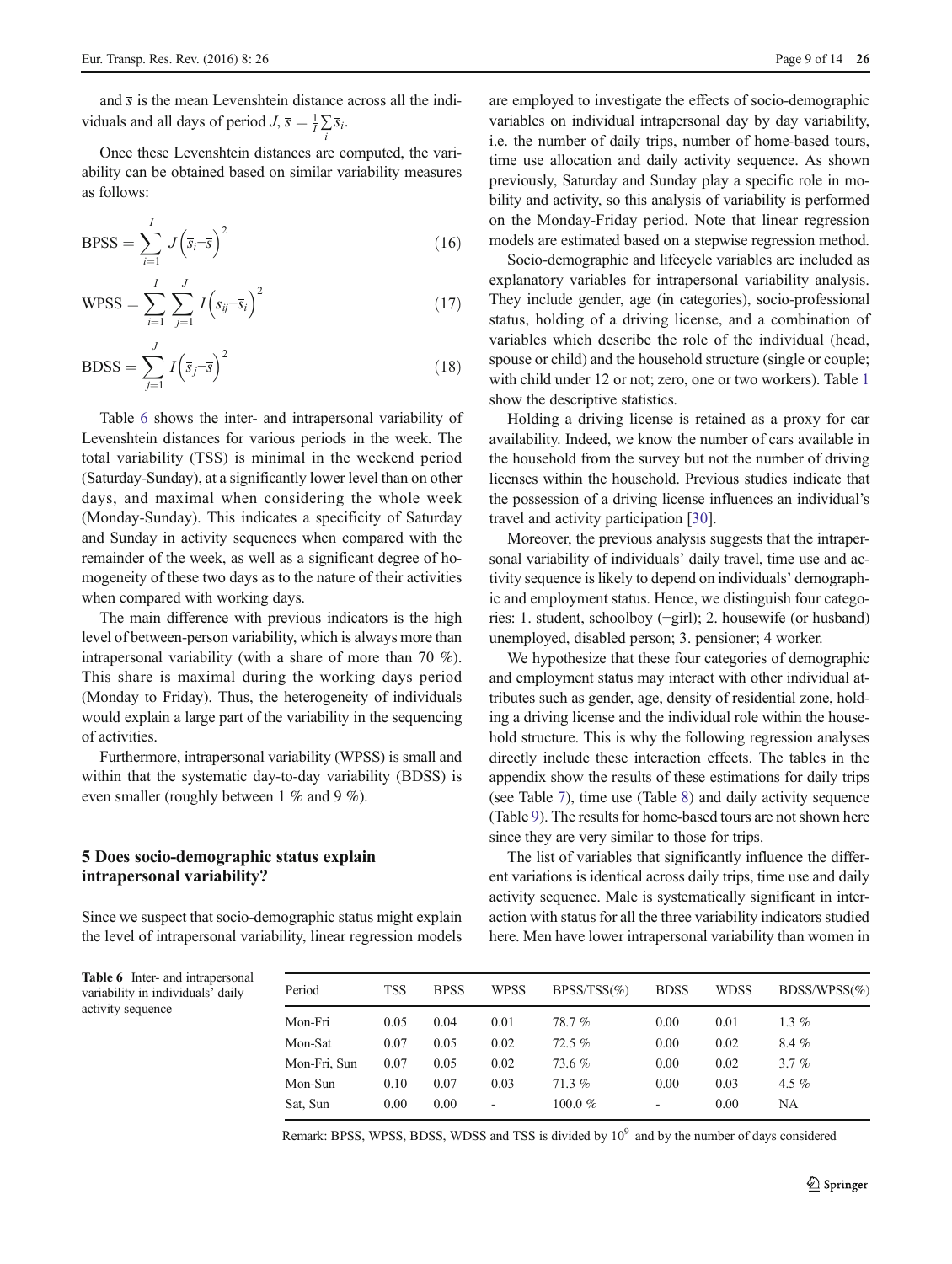daily trips, time use and activity sequence. Students have lower intrapersonal variability but only when under age of 25. Older adults (housewife, worker or pensioner), single people and those without children also have lower variability. We note incidentally that "Worker" is not significant.

Overall, the models show that the influence of sociodemographic status on intrapersonal variability is weak. As shown by the sign of the constant which is significant in the three models, there is an overall tendency to an increasing variability. Moreover, the levels of the constants are high, which confirms the low explanation of variability through socio-demographic variables even if the r-squared statistics are reasonable.

#### 6 Discussion

The overall picture of a great intrinsic variability in travel behaviour (i.e. trip or home-based tour generation) is confirmed by our results. There is greater difference in the number of trips per day during the various days of week for a given individual than between individuals and this aspect is reinforced when considering home-based tours. However, our analysis of various periods within the week (Monday to Friday, weekend, and so on) allows us to add richer insights.

The share of intrapersonal variability in trips or tours generation is maximal during the overall week (Monday to Sunday) while this is the opposite when restricted to the two weekend days. In the case of trip generation in the weekend the difference between people becomes more important. As regards activity sequence, the variability is minimal during the weekend period, at a significantly lower level than on other days. This confirms the peculiarity of the two weekend days as to the nature of activities when compared with working days. With respect to travel behaviour (trip generation and cutting out of activities through activity sequence) Sunday definitely stands out as a different day from the other days of the week, i.e. whether the traditional working days or Saturday.

However, beyond this basic difference between Monday-Friday, Saturday and Sunday, the intrapersonal variability of travel behaviour (including activity sequence) is not explained at all by systematic day-to-day variability, i.e. the alternation of days during the working week or during the weekend. This points to a kind of intrinsic, within-person day-to-day variability in travel behaviour, which can hardly be related to the peculiarities of the days of the week but rather to other sources of variability.

When it comes to daily time allocation to activities a slightly different picture emerges. The total variability in time allocation is roughly constant whatever the periods considered within the week, except on weekends (where it decreases). Unlike the case of trip generation, there is greater difference between people in their daily time allocation to various activities than between days for any given person, either during working days or during the weekend. However, there is greater difference in time

allocation (i.e. activity participation) between the weekend and the other days for any given individual than between individuals, again reflecting the peculiarity of the weekend.

These results, in contrast to those on trip generation, reflect a difference between the time length which must be allocated to mandatory activities such as work or child care (or other non mandatory activities) and the organisation of this allocation, which can be planned in various ways yielding various numbers of place changes and hence various numbers of trips.

A similar difference in results in relation to previous travel indicators appears with activity sequence since interpersonal variability is always greater than intrapersonal variability. As with activity time allocation there is greater difference within activity sequences between persons than within person days. The heterogeneity of individuals would explain a large part of variability (more than 70 %) in the sequencing of activities.

When trying to find some determinants of intrapersonal variability, other than in the alternation of days, we find that the linkage with socio-demographic characteristics is weak, whether for daily trips, tours, time use or activity sequence. In general men have lower intrapersonal variability than women which would mean for women either more flexibility or more irregular constraints (e.g. linked with maintenance, childcare, shopping). Students under 25 also have lower intrapersonal variability, like other adults living single without children. This obviously points to the gender-based role (male versus female), the age-based role (student versus others) and the impact of the presence of a spouse or children on daily activity organisation in the household. The weakness of this linkage offers a different picture from the previous literature cited in the introduction (Hanson and Huff, 5–7). However, if socio-demographic characteristics only weakly explain intrapersonal variability, what other explanatory factors are left?

The global picture is both that intrapersonal variability is large and that systematic day-to-day variability is marginal. Moreover, a striking result is that socio-demographic characteristics are mostly unable to explain the level of intrapersonal variability.

Hanson and Huff [[6](#page-13-0)] suggested as a working hypothesis that individual behaviour is neither completely habitual (or routine) nor completely random. Our analysis of activitytravel behaviour over a 7-day period shows that intrapersonal variability is greater than the interpersonal one regarding trips or tours (i.e. the carrying out of mobility needs) and this can be linked with the random part of behaviour. In contrast, activity time allocation and sequencing show an intrapersonal variability, which is lower than the interpersonal one and this could be linked with the habitual part of behaviour. One limitation of this analysis, however, is the reference to the day as the basis for computing the activity-travel indicators, while the rhythm of repetition could be every other day or three days, and so on.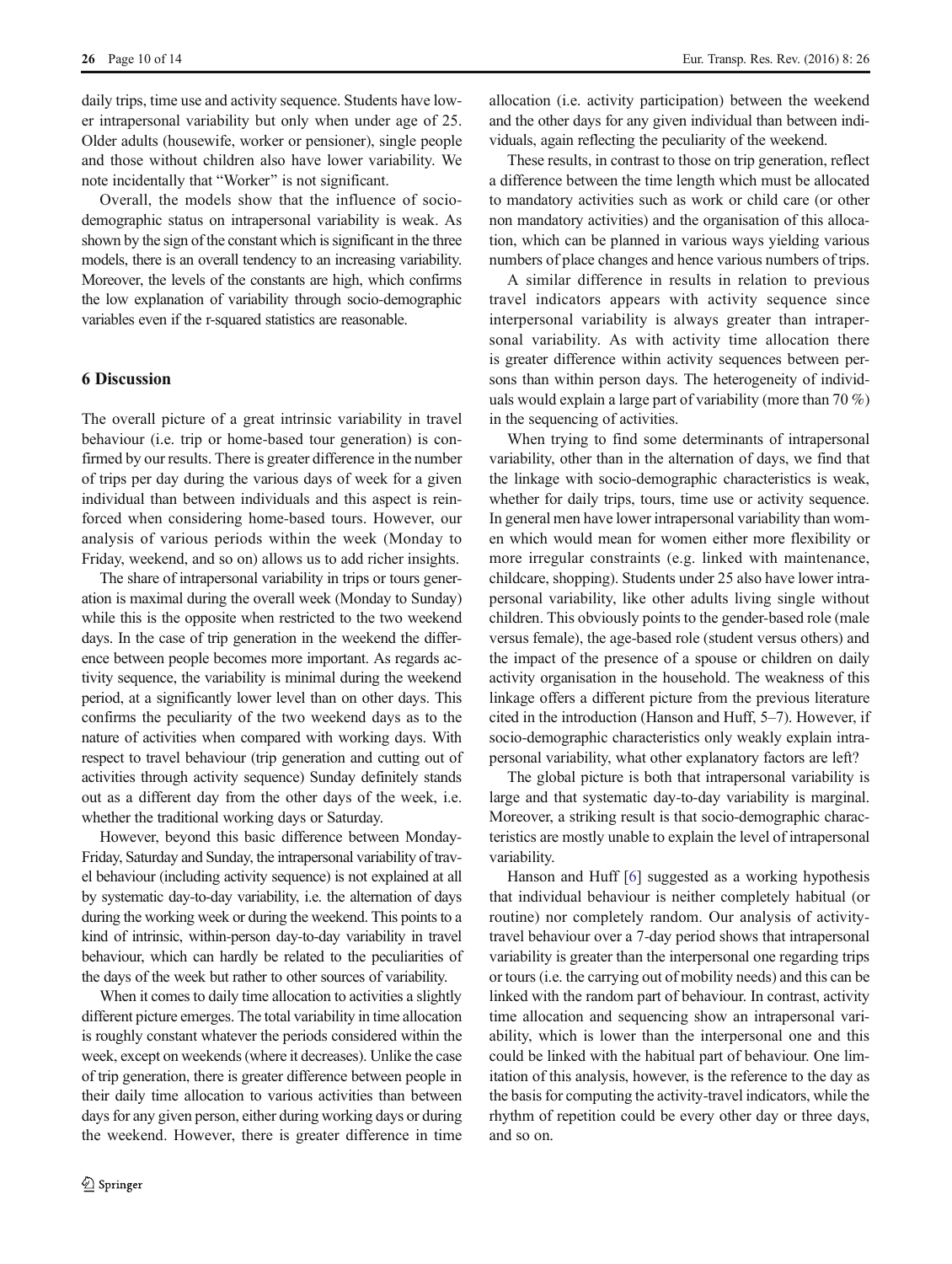#### <span id="page-10-0"></span>7 Conclusion and perspectives

Various travel demand management measures are in play today: they include staggering work hours, incentives to use enhanced bus or light-rail services, "seamless" integration and chaining of various transport modes as alternatives to the car (e.g. bike and public transport), car pooling and car sharing, or even peak (or congestion) pricing. These measures need accurate prediction of their effectiveness in changing behaviour. Obviously, these old and new policy measures will only demonstrate their effectiveness if they match the day-to-day behaviour of the transport users these measures are aimed at.

Unsuspected levels of either flexibility or rigidity in travel behaviour may be revealed in response to travel demand policy measures. This is why the search for regularity, or conversely, for variability in activitytravel behaviour, is of crucial interest for modelling. While several *national* travel surveys already implement multiday travel diary (as in France, the UK, Germany or the Netherlands), our results give a strong case for local (city) household travel surveys based on several days of observation (at least seven days) and not only for a single day, as is generally the case nowadays.

Acknowledgments This research has benefited from a grant of ANR (the French Agency for Research, Project EuroCities-DATTA n° ANR-07-BLAN-0032-01). We thank the Groupe de Recherche sur les Transports (FUNDP, Namur) for providing the Belgian Mobility Week database.

## Appendix

In the following tables some interaction variables are automatically omitted since they apply to zero or too few individuals  $(e.g. "pensioner x age 15").$ 

Table 7 Regression analysis for intrapersonal variability (WPSS) of the number of trips per day (Monday-Friday)

| Variable                    | Coef.     | Std.<br>Err.    | $t$ -value | P >  t |
|-----------------------------|-----------|-----------------|------------|--------|
| Worker                      | 8.242     | 12.455          | 0.66       | 0.508  |
| Student x male              | $-41.535$ | 4.698           | $-8.84$    | 0.000  |
| Housewife x male            | $-46.284$ | 5.971           | $-7.75$    | 0.000  |
| Pensioner x male            | $-46.897$ | 5.053           | $-9.28$    | 0.000  |
| Worker x male               | $-44.276$ | 2.520           | $-17.57$   | 0.000  |
| Student x age $< 15$        | $-37.323$ | 11.609          | $-3.22$    | 0.001  |
| Worker $x \text{ age} < 15$ | $-41.480$ | 28.407 -1.46    |            | 0.145  |
| Student x age15 25          | $-34.137$ | $11.227 - 3.04$ |            | 0.002  |
| Housewife x age15 25        | $-15.010$ | $14.022 - 1.07$ |            | 0.285  |
| Worker x age15 25           | $-20.817$ | 14.380 -1.45    |            | 0.148  |

|  | <b>Table 7</b> (continued) |  |
|--|----------------------------|--|
|--|----------------------------|--|

| Variable                                                                  | Coef.             | Std.<br>Err.    | t-value         | P >  t         |
|---------------------------------------------------------------------------|-------------------|-----------------|-----------------|----------------|
| Student x age25 55                                                        | $-22.243$         | 28.372          | $-0.78$         | 0.433          |
| Housewife x age25 55                                                      | $-10.438$         | 13.035          | $-0.8$          | 0.424          |
| Pensioner x age25 55                                                      | 21.364            | 25.613          | 0.83            | 0.405          |
| Worker x age25 55                                                         | $-21.021$         | 14.694          | $-1.43$         | 0.153          |
| Housewife x age55 65                                                      | $-0.500$          | 13.696          | $-0.04$         | 0.971          |
| Pensioner x age55 65                                                      | -2.424            | 5.455           | $-0.44$         | 0.657          |
| Worker x age55 65                                                         | $-13.947$         | 14.743          | $-0.95$         | 0.344          |
| Student x density                                                         | 0.000             | 0.001           | 0.45            | 0.653          |
| Housewife x density                                                       | 0.001             | 0.001           | 1.02            | 0.306          |
| Pensioner x density                                                       | 0.000             | 0.001           | $-0.38$         | 0.703          |
| Worker x density                                                          | 0.000             | 0.000           | $-0.13$         | 0.901          |
| Student x driving license                                                 | 6.178             | 6.234           | 0.99            | 0.322          |
| Housewife x driving license                                               | 1.946             | 7.303           | 0.27            | 0.790          |
| Pensioner x driving license                                               | 3.473             | 7.878           | 0.44            | 0.659          |
| Worker x driving license                                                  | 2.896             | 5.071           | 0.57            | 0.568          |
| Housewife x single with child                                             | 3.101             | 18.400          | 0.17            | 0.866          |
| Worker x single with child                                                | 9.701             | 9.505           | 1.02            | 0.308          |
| Housewife x single no child                                               | -44.908           | 8.344           | $-5.38$         | 0.000          |
| Pensioner x single no child                                               | -51.241           | 11.493          | $-4.46$         | 0.000          |
| Worker x single no child                                                  | $-15.564$         | 3.560           | $-4.37$         | 0.000          |
| Student x couple with child<br>one worker                                 | 24.059            | 27.622          | 0.87            | 0.384          |
| Housewife x couple_with_<br>child_one_worker                              | $-10.105$         | 12.124          | $-0.83$         | 0.405          |
| Worker x couple with child<br>one worker                                  | $-7.098$          | 11.207          | $-0.63$         | 0.527          |
| Housewife x couple with<br>child two worker                               | -10.297           | 8.826           | -1.17           | 0.244          |
| Worker x couple with child<br>two worker                                  | $-1.866$          | 3.192           | $-0.58$         | 0.559          |
| Housewife x couple no child<br>no worker                                  | 4.490             | 10.803          | 0.42            | 0.678          |
| Pensioner x couple no child<br>no worker                                  | 3.451             | 9.561           | 0.36            | 0.718          |
| Worker x couple_no_child<br>no worker                                     | 0.759             | 12.143 0.06     |                 | 0.950          |
| Housewife x couple_no_child_<br>one worker<br>Pensioner x couple no child | $-6.508$<br>4.877 | 8.348<br>11.301 | $-0.78$<br>0.43 | 0.436<br>0.666 |
| one worker<br>Worker x couple no child                                    | 0.690             | 6.365           | 0.11            | 0.914          |
| one worker<br>Constant                                                    | 90.017            | 10.186          | 8.84            | 0.000          |
| Number of obs                                                             | 696               |                 |                 |                |
| Source                                                                    | SS                | df              | MS              |                |
| Model                                                                     | 438,582.41        | 41              | 10,697.13       |                |
| Residual                                                                  | 387,613.80        | 654             | 592.68          |                |
| Total                                                                     | 826,196.21        | 695             | 1188.77         |                |
| F(41, 654)                                                                | 18.05             |                 |                 |                |
| Prob > F                                                                  | 0.0000            |                 |                 |                |
| R-squared                                                                 | 0.53              |                 |                 |                |
| Adj R-squared                                                             | 0.50              |                 |                 |                |
|                                                                           |                   |                 |                 |                |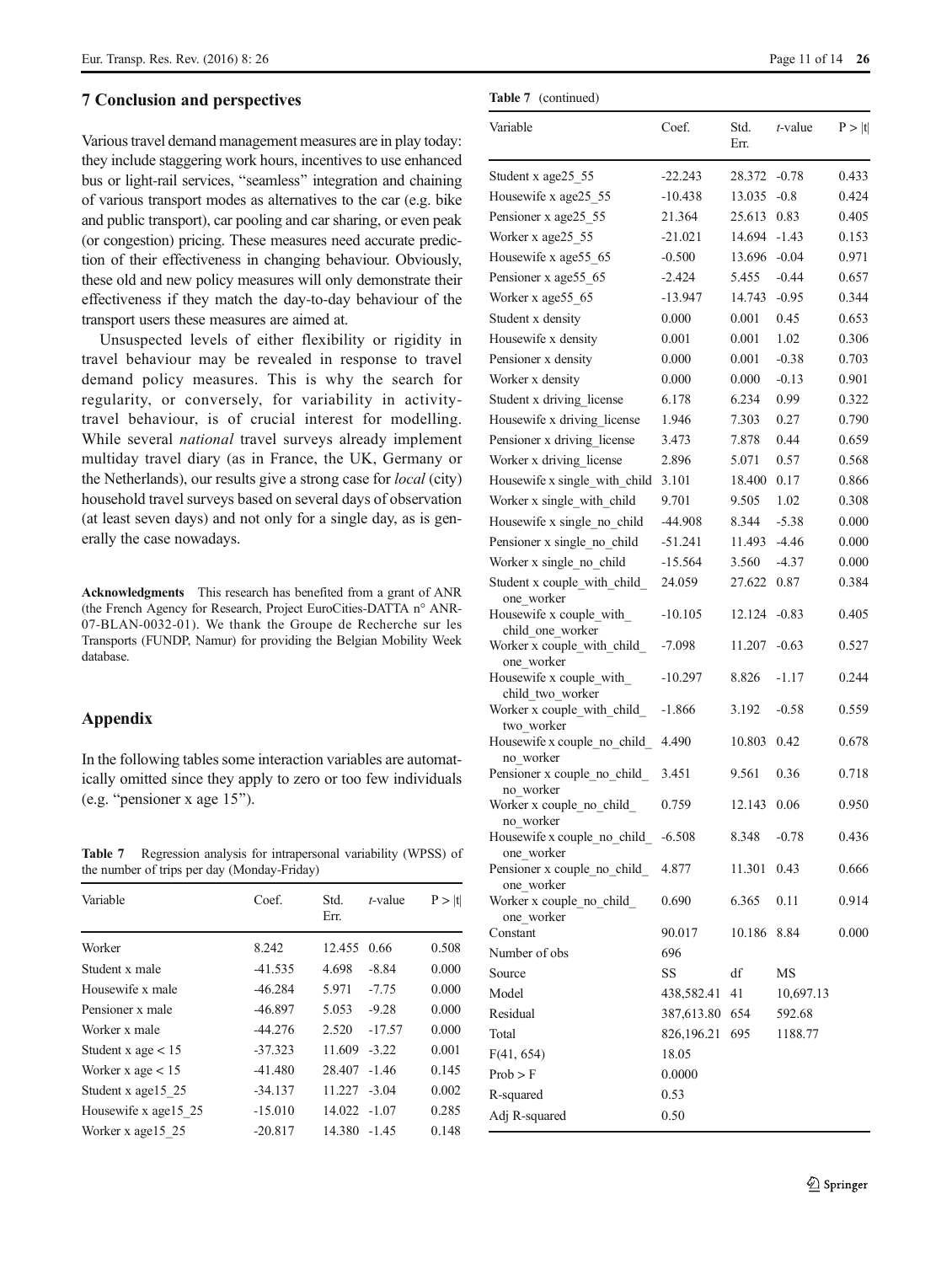<span id="page-11-0"></span>Table 8 Regression analysis for intrapersonal variability (WPSS) of individuals' daily time use allocation (Monday-Friday)

| Variable                                 | Coef.     | Std. Err. | $t$ -value | P >  t |
|------------------------------------------|-----------|-----------|------------|--------|
| Worker                                   | 1.739     | 2.335     | 0.74       | 0.457  |
| Student x male                           | $-8.735$  | 0.881     | $-9.92$    | 0.000  |
| Housewife x male                         | $-8.894$  | 1.120     | $-7.94$    | 0.000  |
| Pensioner x male                         | $-8.054$  | 0.948     | $-8.50$    | 0.000  |
| Worker x male                            | $-8.533$  | 0.473     | $-18.06$   | 0.000  |
| Student x age $< 15$                     | $-6.358$  | 2.177     | $-2.92$    | 0.004  |
| Worker $x \text{ age} < 15$              | $-8.047$  | 5.327     | $-1.51$    | 0.131  |
| Student x age15 25                       | $-5.732$  | 2.105     | $-2.72$    | 0.007  |
| Housewife x age15_25                     | $-2.302$  | 2.629     | $-0.88$    | 0.382  |
| Worker x age15_25                        | $-3.630$  | 2.696     | $-1.35$    | 0.179  |
| Student x age25_55                       | $-2.852$  | 5.320     | $-0.54$    | 0.592  |
| Housewife x age25_55                     | $-1.415$  | 2.444     | $-0.58$    | 0.563  |
| Pensioner x age25_55                     | 5.744     | 4.803     | 1.20       | 0.232  |
| Worker x age25_55                        | $-3.817$  | 2.755     | $-1.39$    | 0.166  |
| Housewife x age55_65                     | $-0.066$  | 2.568     | $-0.03$    | 0.980  |
| Pensioner x age55_65                     | $-0.483$  | 1.023     | $-0.47$    | 0.637  |
| Worker x age55_65                        | $-2.731$  | 2.765     | $-0.99$    | 0.324  |
| Student x density                        | 0.000     | 0.000     | 0.49       | 0.626  |
| Housewife x density                      | 0.000     | 0.000     | 0.99       | 0.321  |
| Pensioner x density                      | 0.000     | 0.000     | $-0.45$    | 0.655  |
| Worker x density                         | 0.000     | 0.000     | $-0.32$    | 0.751  |
| Student x driving license                | 1.218     | 1.169     | 1.04       | 0.298  |
| Housewife x driving license              | 0.287     | 1.369     | 0.21       | 0.834  |
| Pensioner x driving license              | 0.624     | 1.477     | 0.42       | 0.673  |
| Worker x driving license                 | 0.666     | 0.951     | 0.70       | 0.484  |
| Housewife x single_with_child            | 0.316     | 3.450     | 0.09       | 0.927  |
| Worker x single_with_child               | 1.680     | 1.782     | 0.94       | 0.346  |
| Housewife x single_no_child              | $-8.952$  | 1.565     | $-5.72$    | 0.000  |
| Pensioner x single_no_child              | $-10.409$ | 2.155     | $-4.83$    | 0.000  |
| Worker x single no child                 | $-3.516$  | 0.668     | $-5.27$    | 0.000  |
| Student x couple with child one worker   | 3.586     | 5.180     | 0.69       | 0.489  |
| Housewife x couple_with_child_one_worker | $-2.211$  | 2.274     | $-0.97$    | 0.331  |
| Worker x couple with child one worker    | $-1.291$  | 2.102     | $-0.61$    | 0.539  |
| Housewife x couple_with_child_two_worker | $-1.944$  | 1.655     | $-1.17$    | 0.241  |
| Worker x couple_with_child_two_worker    | $-0.324$  | 0.598     | $-0.54$    | 0.588  |
| Housewife x couple no child no worker    | 0.544     | 2.026     | 0.27       | 0.788  |
| Pensioner x couple no child no worker    | 0.498     | 1.793     | 0.28       | 0.781  |
| Worker x couple_no_child_no_worker       | 0.366     | 2.277     | 0.16       | 0.873  |
| Housewife x couple no child one worker   | $-1.192$  | 1.565     | $-0.76$    | 0.446  |
| Pensioner x couple_no_child_one_worker   | 0.774     | 2.119     | 0.37       | 0.715  |
| Worker x couple_no_child_one_worker      | 0.094     | 1.194     | $0.08\,$   | 0.937  |
| Constant                                 | 17.688    | 1.910     | 9.26       | 0.000  |
| Number of obs                            | 696       |           |            |        |
| Source                                   | SS        | df        | MS         |        |
| Model                                    | 16,221.45 | 41        | 395.65     |        |
| Residual                                 | 13,629.85 | 654       | 20.84      |        |
| Total                                    | 29,851.30 | 695       | 42.95      |        |
| F(41, 654)                               | 18.98     |           |            |        |
| Prob > F                                 | 0.0000    |           |            |        |
|                                          |           |           |            |        |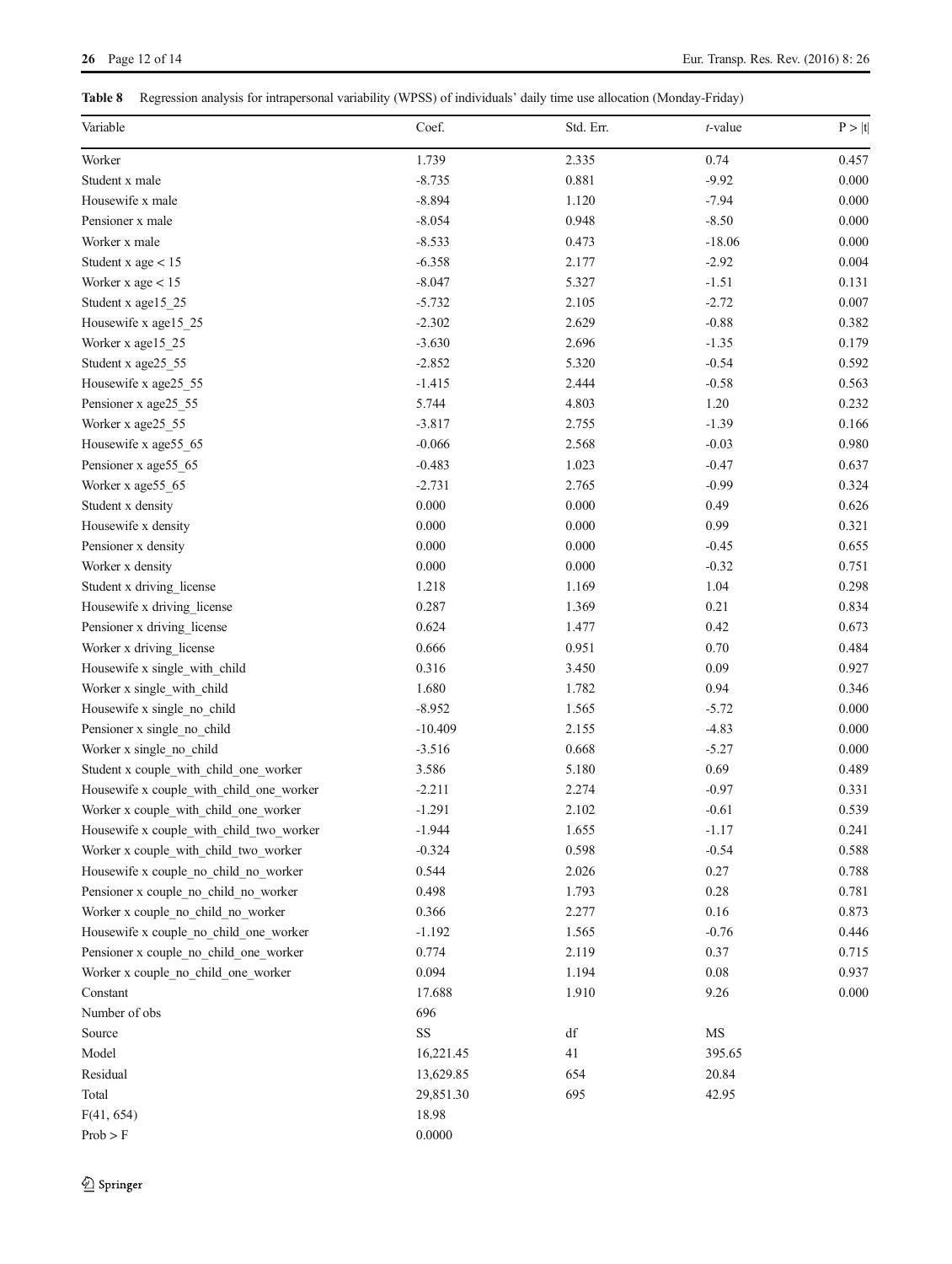## <span id="page-12-0"></span>Eur. Transp. Res. Rev. (2016) 8: 26 Page 13 of 14 26

## Table 8 (continued) Variable **Coef.** Std. Err. t-value P > |t| R-squared 0.54 Adj R-squared 0.51

Table 9 Regression analysis for intrapersonal variability (WPSS) of individuals' daily activity sequence (Monday-Friday)

| Variable                                 | Coef.     | Std. Err. | $t$ -value | P >  t |
|------------------------------------------|-----------|-----------|------------|--------|
| Worker                                   | 3.805     | 5.480     | 0.69       | 0.488  |
| Student x male                           | $-18.150$ | 2.067     | $-8.78$    | 0.000  |
| Housewife x male                         | $-20.002$ | 2.627     | $-7.61$    | 0.000  |
| Pensioner x male                         | $-20.123$ | 2.223     | $-9.05$    | 0.000  |
| Worker x male                            | $-19.152$ | 1.109     | $-17.27$   | 0.000  |
| Student x age $< 15$                     | $-16.170$ | 5.108     | $-3.17$    | 0.002  |
| Worker $x \text{ age} < 15$              | $-18.384$ | 12.499    | $-1.47$    | 0.142  |
| Student x age15 25                       | $-14.751$ | 4.939     | $-2.99$    | 0.003  |
| Housewife x age15_25                     | $-6.096$  | 6.169     | $-0.99$    | 0.323  |
| Worker x age15 25                        | $-8.995$  | 6.327     | $-1.42$    | 0.156  |
| Student x age25 55                       | $-9.668$  | 12.483    | $-0.77$    | 0.439  |
| Housewife x age25_55                     | $-4.182$  | 5.735     | $-0.73$    | 0.466  |
| Pensioner x age25_55                     | 9.980     | 11.269    | 0.89       | 0.376  |
| Worker x age25_55                        | $-9.135$  | 6.465     | $-1.41$    | 0.158  |
| Housewife x age55_65                     | 0.028     | 6.026     | 0.00       | 0.996  |
| Pensioner x age55 65                     | $-1.002$  | 2.400     | $-0.42$    | 0.677  |
| Worker x age55_65                        | $-6.130$  | 6.486     | $-0.95$    | 0.345  |
| Student x density                        | 0.000     | 0.000     | 0.47       | 0.639  |
| Housewife x density                      | 0.000     | 0.000     | 1.01       | 0.312  |
| Pensioner x density                      | 0.000     | 0.000     | $-0.40$    | 0.689  |
| Worker x density                         | 0.000     | 0.000     | $-0.23$    | 0.816  |
| Student x driving license                | 2.920     | 2.743     | 1.06       | 0.287  |
| Housewife x driving license              | 0.682     | 3.213     | 0.21       | 0.832  |
| Pensioner x driving license              | 1.641     | 3.466     | 0.47       | 0.636  |
| Worker x driving license                 | 1.490     | 2.231     | 0.67       | 0.505  |
| Housewife x single_with_child            | 1.900     | 8.096     | 0.23       | 0.814  |
| Worker x single_with_child               | 3.951     | 4.182     | 0.94       | 0.345  |
| Housewife x single no child              | $-20.375$ | 3.671     | $-5.55$    | 0.000  |
| Pensioner x single_no_child              | $-22.885$ | 5.057     | $-4.53$    | 0.000  |
| Worker x single_no_child                 | $-7.609$  | 1.567     | $-4.86$    | 0.000  |
| Student x couple_with_child_one_worker   | 10.059    | 12.153    | 0.83       | 0.408  |
| Housewife x couple_with_child_one_worker | $-4.454$  | 5.335     | $-0.83$    | 0.404  |
| Worker x couple with child one worker    | $-2.736$  | 4.931     | $-0.55$    | 0.579  |
| Housewife x couple with child two worker | $-4.501$  | 3.883     | $-1.16$    | 0.247  |
| Worker x couple with child two worker    | $-0.770$  | 1.404     | $-0.55$    | 0.583  |
| Housewife x couple no child no worker    | 1.858     | 4.753     | 0.39       | 0.696  |
| Pensioner x couple no child no worker    | 1.559     | 4.207     | 0.37       | 0.711  |
| Worker x couple_no_child_no_worker       | 0.227     | 5.343     | 0.04       | 0.966  |
| Housewife x couple_no_child_one_worker   | $-2.887$  | 3.673     | $-0.79$    | 0.432  |
| Pensioner x couple_no_child_one_worker   | 2.189     | 4.972     | 0.44       | 0.660  |
| Worker x couple no child one worker      | 0.260     | 2.800     | 0.09       | 0.926  |